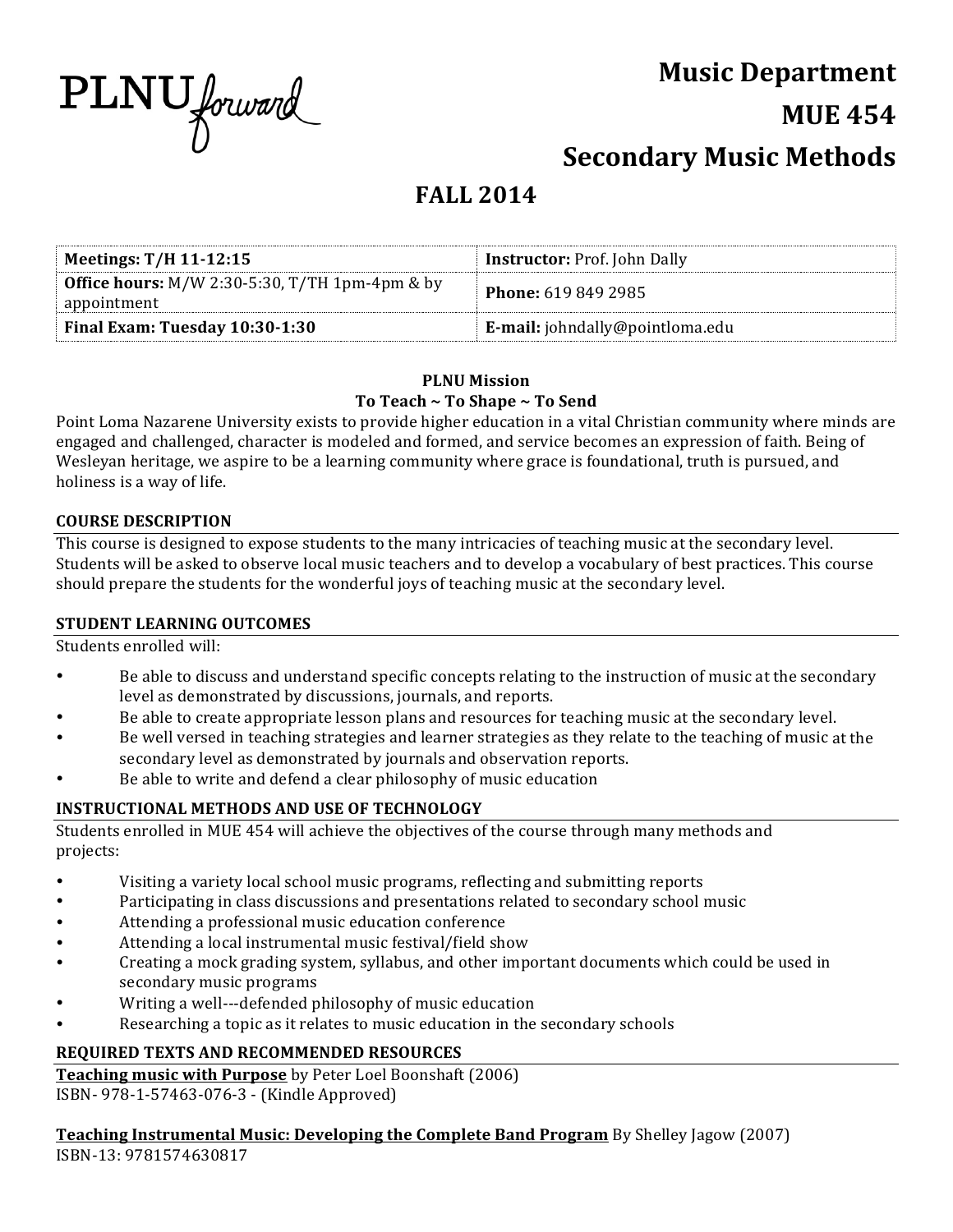# *Additional Resources:* **Teaching Band with Excellence**

ISBN - 9780849707889

#### **Membership with CMEA / NAfME**

http://www.cmeasbs.com/membership.html

#### **REQUIRED ASSIGNMENTS**

Successful completion of the following assignments is required to pass this course:

#### **Philosophy of Music Education** (Signature Assignment)

The creation of a professional quality philosophy of music education will be considered the signature assignment for this course. Students must attain a proficient level (per rubric) on this assignment to receive a passing grade.

#### **Observations**

Traditionally is your responsibility to schedule time to observe local music programs for a minimum of 20 hours. These hours will be recorded through the submission of your observation reports. *See observation requirements for more specifics.* 

#### **Resources Notebook**

The notebook will consist of class notes, hand-outs, assignments, and other materials. The notebook should be created as a practical and usable for your initial years of teaching. It music be neat, organized, comprehensive, and expandable.

#### **DATES TO CALENDAR**

You are required to attend the Mega Arts Conference on **THURSDAY, OCTOBER 9th at Balboa Park (9-3).** Plan to attend the PLNU Concert Band Concert November 20 @ 7:30pm

#### **SOME TOPICS TO BE COVERED**

- Suitable musical literature
- Curriculum design
- Common Core Standards
- Grading systems
- Lessons plans
- Planning and assessment
- Discipline
- Music festivals and competitions
- Philosophies of music education
- Professional organizations
- Public relations
- Role of the director as teacher/educator / CEO
- Inventory and instrument purchases
- Fundraising / Budgeting
- Tours
- Parents & Booster organizations
- Student Leadership
- Colorguard and Aux programs
- Marching Band

### **ATTENDANCE AND PARTICIPATION** *(Department Adopted)*

Students will be expected to attend class sessions. Discussions, guest presentations and group work will be conducted and will not be available outside of class. Every effort should be made to arrive on time and ready to explore the world of music education. See Academic Policies in the undergrad student catalog for information on withdraws and drops.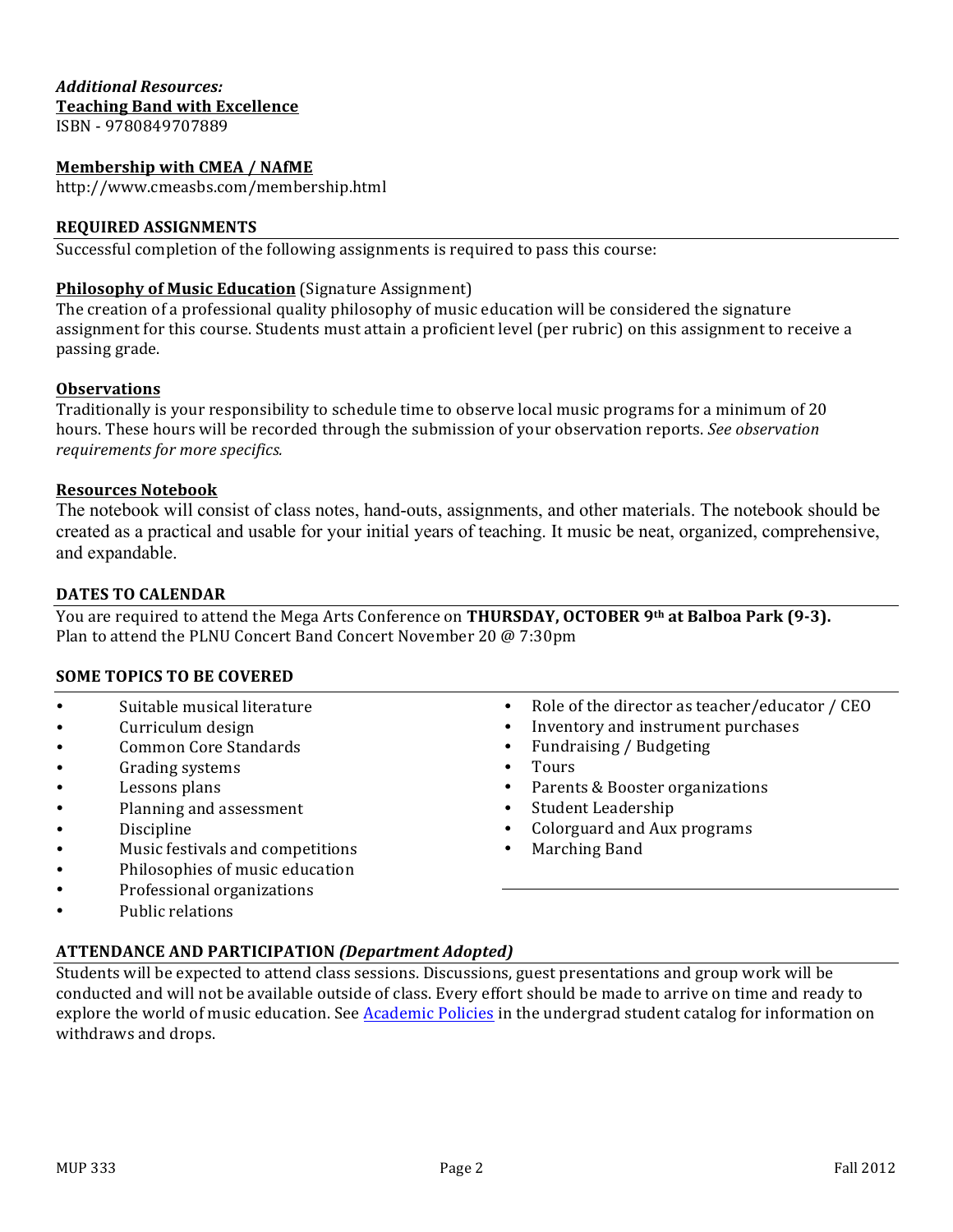#### **ASSESSMENT AND GRADING**

All work must be submitted by the deadline. Make up work will not be assigned for late assignments.

| Attendance, Journals, etc       | 30% |
|---------------------------------|-----|
| Projects/Assignments            | 30% |
| <b>Observations and Reports</b> | 30% |
| Philosophy                      | 10% |

Grading for this course is on a fixed scale:

| <b>PERCENTAGE</b> | <b>GRADE</b> | <b>PERCENTAGE</b> | <b>GRADE</b> |
|-------------------|--------------|-------------------|--------------|
| $100--94$         |              | 76.9---74         |              |
| 93.9 - - - - 90   | $A - - -$    | $73.9--70$        |              |
| 89.9---87         | B+           | $69.9 - -67$      | II)+         |
| 86.9---84         |              | $66.9 - -64$      |              |
| 83.9 - - - 80     | R---         | $63.9--60$        |              |
| 79.9 - - - 77     | C+           | Below 60          |              |

#### **INSTRUCTOR AVAILABILITY**

Students may call or e-mail Prof. Dally for a private conference. I also have an open door policy. If you drop by my office and I am available, please come in.

#### **ACADEMIC HONESTY**

Students should demonstrate academic honesty by doing original work and by giving appropriate credit to the ideas of others. As explained in the university catalog, academic dishonesty is the act of presenting information, ideas, and/or concepts as one's own when in reality they are the results of another person's creativity and effort. Violations of university academic honesty include cheating, plagiarism, falsification, aiding the academic dishonesty of others, or malicious misuse of university resources. A faculty member who believes a situation involving academic dishonesty has been detected may assign a failing grade for a) that particular assignment or examination, and/or b) the course following the procedure in the university catalog. Students may appeal also using the procedure in the university catalog. See **Academic Policies** for further information.

#### **ACADEMIC ACCOMMODATIONS**

While all students are expected to meet the minimum academic standards for completion of this course as established by the instructor, students with disabilities may request academic accommodations. At Point Loma Nazarene University, students must request that academic accommodations by filing documentation with the Disability Resource Center (DRC), located in the Bond Academic Center. Once the student files documentation, the Disability Resource Center will contact the student's instructors and provide written recommendations for reasonable and appropriate accommodations to meet the individual needs of the student. See Academic Policies in the (undergrad/graduate as appropriate) academic catalog.

#### **FERPA POLICY**

In compliance with federal law, neither PLNU student ID nor social security number should be used in publicly posted grades or returned sets of assignments without student written permission. This class will meet the federal requirements by (Note: each faculty member should choose one strategy to use: distributing all grades and papers individually; requesting and filing written student permission; or assigning each student a unique class ID number not identifiable on the alphabetic roster.). Also in compliance with FERPA, you will be the only person given information about your progress in this class unless you have designated others to receive it in the "Information Release" section of the student portal. See Policy Statements in the (undergrad/ graduate as appropriate) academic catalog.